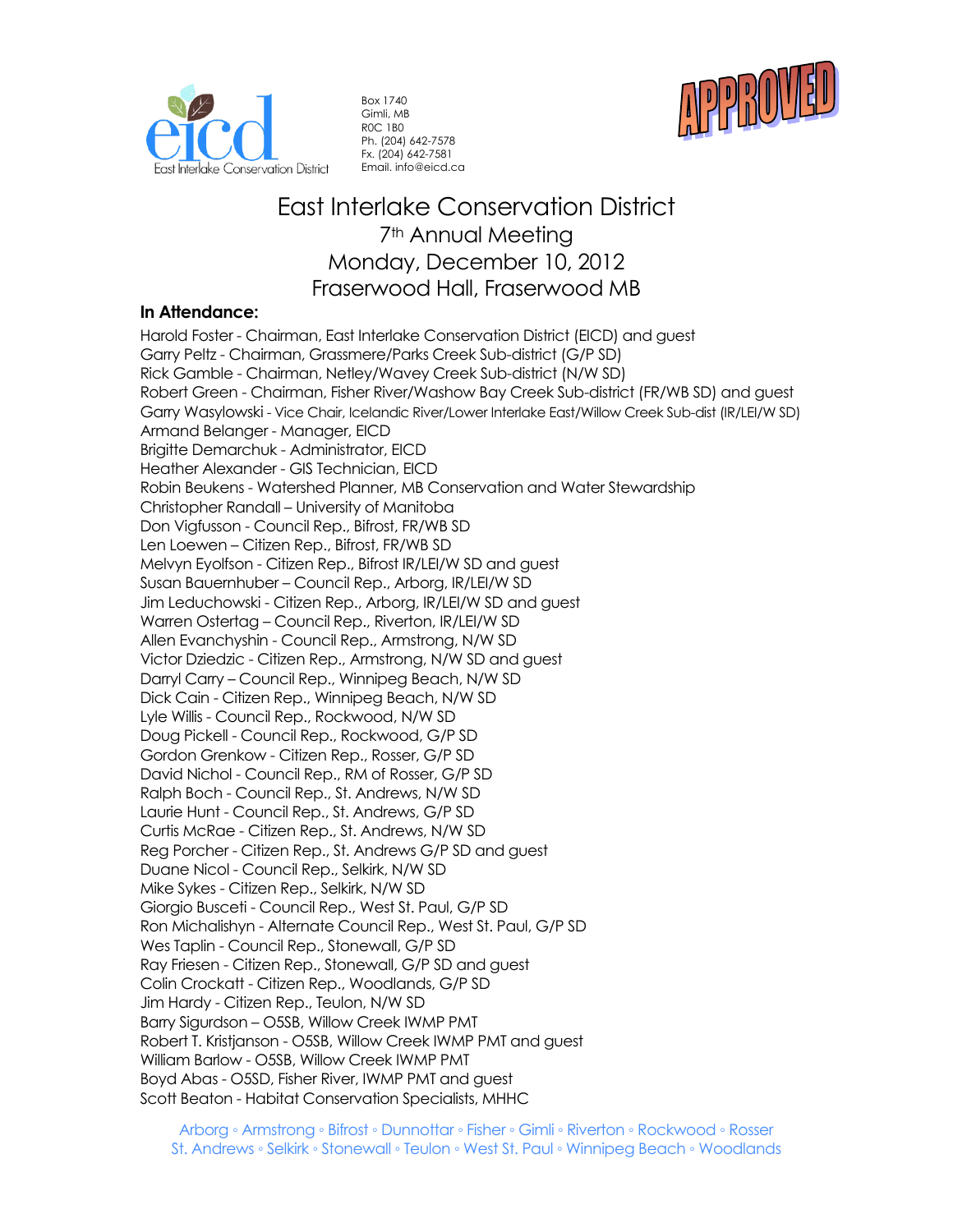### **7.1 Call to Order**

Harold Foster called meeting to order at 5:18

# **7.2 Approval of Agenda**

**MOTION:** Be it resolved that the agenda be approved as presented **Resolution 684-7.2-12 R. Gamble – R. Michalishyn** 

**CARRIED**

# **7.3 Approval of the December 5th, 2011, 6th Annual EICD AGM minutes MOTION:** Be it resolved that the minutes be approved as presented **Resolution 685-7.3-12 R. Gamble – G.Peltz**

**CARRIED**

### **7.4 Chairman and Manager's Reports**

### **7.5 "What We Do Matters" documentary**

- **7.6 Supper**
- **7.7 Presentation**

Christopher Randall – Natural Resources Institute - University of Manitoba "Willow Bio-Engineering for Shoreline Streambank Stabilization"

## **7.8 Elections of Sub-district Chairpersons and Vice Chairpersons**

**7.8.1 - Fisher River and Washow Bay Creek SD**

*PRESENT: Robert Green, Donald Vigfusson, Len Loewen, (3 out of 4 present)*

- B. Demarchuk opens floor to nominations
- D. Vigfusson Nominates R. Green as Chairperson
- L. Loewen seconds it
- Second call for Nominations
- Third and Final call for Nominations

D. Vigfusson moves that Nominations Cease

L. Loewen seconds that Nominations Cease

**Resolution 686-7.8.1-12 CARRIED**

Arborg ◦ Armstrong ◦ Bifrost ◦ Dunnottar ◦ Fisher ◦ Gimli ◦ Riverton ◦ Rockwood ◦ Rosser St. Andrews ◦ Selkirk ◦ Stonewall ◦ Teulon ◦ West St. Paul ◦ Winnipeg Beach ◦ Woodlands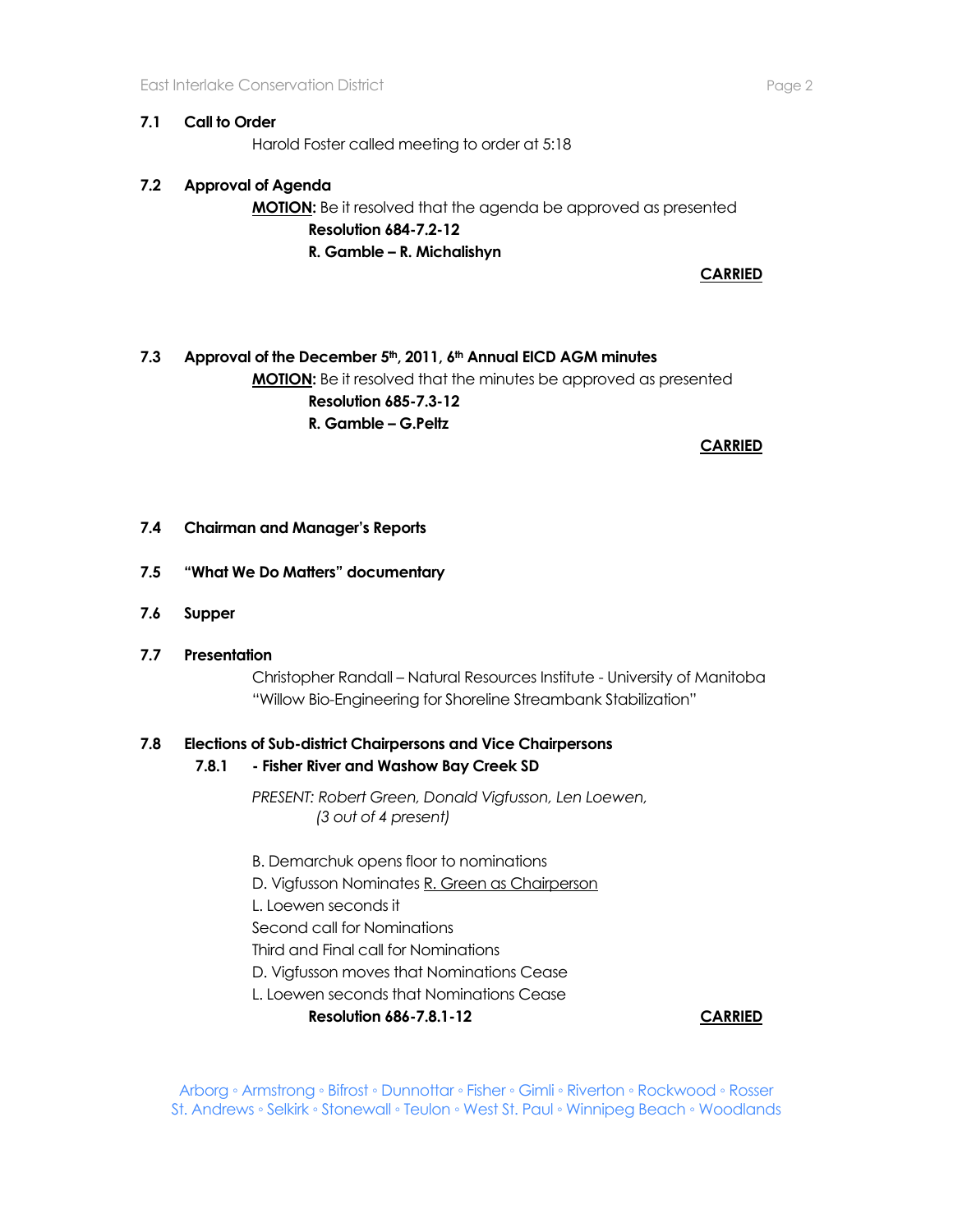|       | R. Green Nominated L. Loewen as Vice Chairperson<br>D. Vigfusson seconds it<br>Second call for Nominations<br>Third and Final call for Nominations<br>R. Green moves that Nominations Cease<br>D. Vigfusson seconds that Nominations Cease<br><b>Resolution 687-7.8.1-12</b> | <b>CARRIED</b> |
|-------|------------------------------------------------------------------------------------------------------------------------------------------------------------------------------------------------------------------------------------------------------------------------------|----------------|
| 7.8.2 | - Grassmere and Parks Creek SD<br>PRESENT: Garry Peltz, Ray Friesen, Laurie Hunt, Giorgio Busceti, Ron<br>Michalishyn, Doug Pickell, David Nichol, Reg Porcher, Gordon<br>Grenkow, Colin Crockatt, Wes Taplin<br>(11 out of 12 present)                                      |                |
|       | R. Beukens opens floor to nominations<br>W. Taplin Nominates G. Peltz as Chairperson<br>R. Friesen seconds it<br>Second call for Nomination<br>Third and Final call for Nomination<br>C. Crocket moves that Nominations Cease<br>L. Hunt seconds that Nominations Cease      |                |
|       | <b>Resolution 688-7.8.2-12</b>                                                                                                                                                                                                                                               | <b>CARRIED</b> |
|       | G. Peltz Nominates G. Busceti as Vice Chairperson<br>W. Taplin seconds it<br>Second call for Nomination<br>Third and Final call for Nomination<br>D. Pickell moves that Nominations Cease<br>R. Friesen seconds that Nominations Cease<br><b>Resolution 689-7.8.2-12</b>     | CARRIED        |
| 7.8.3 | - Icelandic River and Lower East Interlake/Willow Creek SD<br>PRESENT: Harold Foster, Jim Leduchowski, Melvyn Eyolfson, Garry Wasylowski,<br>Warren Ostertag, Barrie Sigurdson, Susan Bauernhuber<br>(7 out of 12 present)                                                   |                |
|       | R. Beukens opens floor to Nominations<br>G. Wasylowski Nominates H. Foster as Chairperson<br>S. Bauernhuber seconds it<br>Second call for Nominations<br>Third and Final call for Nomination                                                                                 |                |

B. Sigurdson moves that Nominations Cease

M. Eyolfson seconds that Nominations Cease

**Resolution 690-7.8.3-12 CARRIED**

Arborg ◦ Armstrong ◦ Bifrost ◦ Dunnottar ◦ Fisher ◦ Gimli ◦ Riverton ◦ Rockwood ◦ Rosser St. Andrews ◦ Selkirk ◦ Stonewall ◦ Teulon ◦ West St. Paul ◦ Winnipeg Beach ◦ Woodlands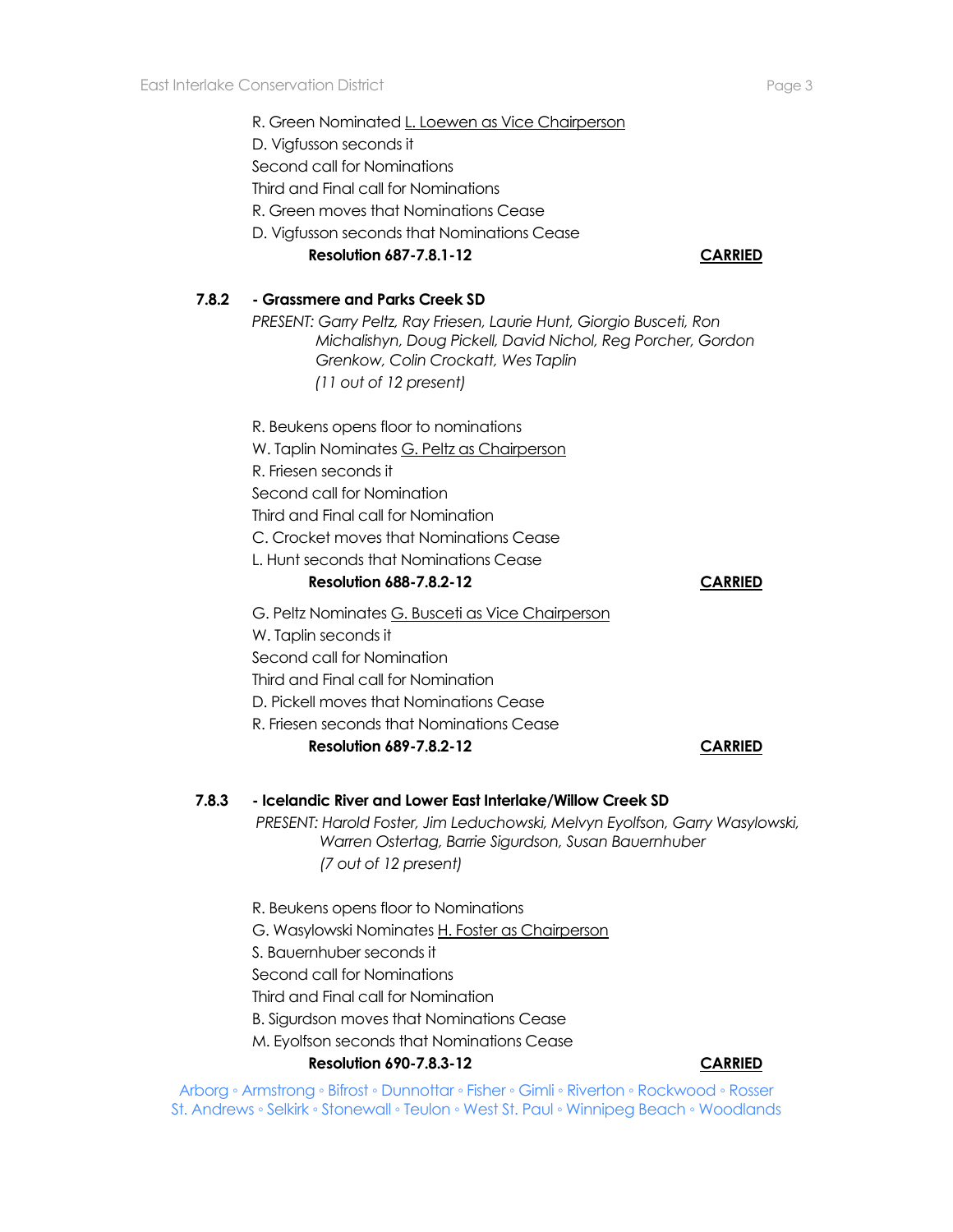H. Foster Nominates G. Wasylowski as Vice Chairperson S. Bauernhuber seconds it Second call for Nominations Third and Final call for Nominations W. Ostertag moves that Nominations Cease B. Sigurdson seconds that Nominations Cease **Resolution 691-7.8.3-12 CARRIED 7.8.4 - Netley and Wavey Creek SD** *PRESENT: Rick Gamble, Dick Cain, Victor Dziedzic, Allen Evanchyshin, Ralph Boch, Curtis McRae, Mike Sykes, Lyle Willis, Jim Hardy, Darryl Carry (10 out of 14 present)* B. Demarchuk opens floor to nominations D. Cain Nominates R. Gamble as Chairperson M. Sykes seconds it Second call for Nomination Third and Final call for Nomination D. Carry moves that Nominations Cease R. Boch seconds that Nominations Cease **Resolution 692-7.8.4-12 CARRIED** M. Sykes Nominates R. Boch as Vice Chairperson D. Cain seconds it Second call for Nominations Third and Final call for Nominations V. Dziedzic moves that Nominations Cease L. Willis seconds that Nominations Cease **Resolution 693-7.8.4-12 CARRIED 7.9 Election of EICD Chair**  *PRESENT: Harold Foster, Robert Green, Rick Gamble, Garry Peltz (4 out of 4 present)* R. Beukens opens floor to Nominations R. Green Nominates H. Foster as Chairperson R. Gamble seconds it

- 
- Second call for Nominations
- Third and Final call for Nominations
- G. Peltz moves that Nominations Cease
- R. Gamble seconds that Nominations Cease

### **Resolution 694-7.9-12 CARRIED**

Arborg ◦ Armstrong ◦ Bifrost ◦ Dunnottar ◦ Fisher ◦ Gimli ◦ Riverton ◦ Rockwood ◦ Rosser St. Andrews ◦ Selkirk ◦ Stonewall ◦ Teulon ◦ West St. Paul ◦ Winnipeg Beach ◦ Woodlands